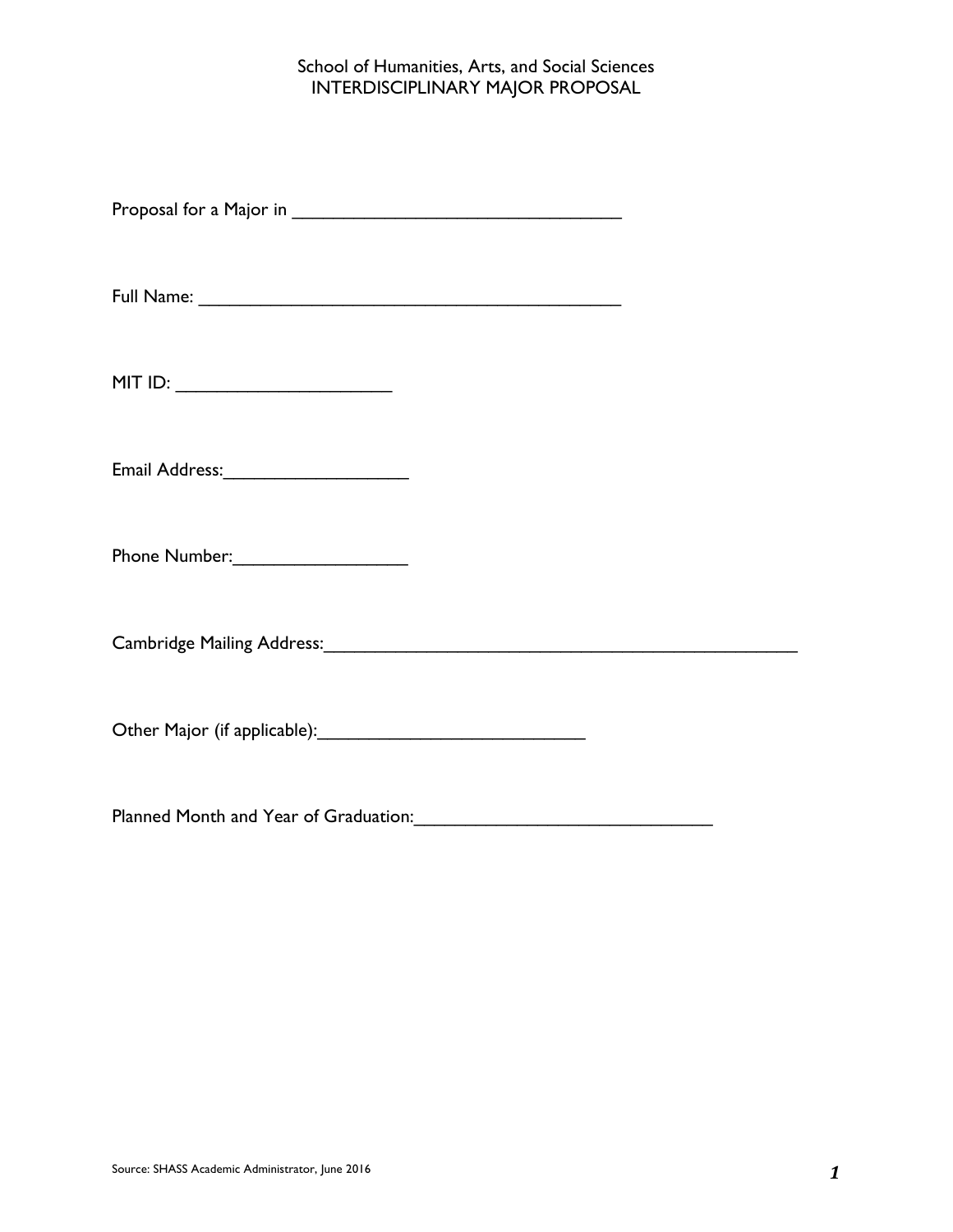## School of Humanities, Arts, and Social Sciences INTERDISCIPLINARY MAJOR PROPOSAL

Explain to your faculty advisor what you want to study and why?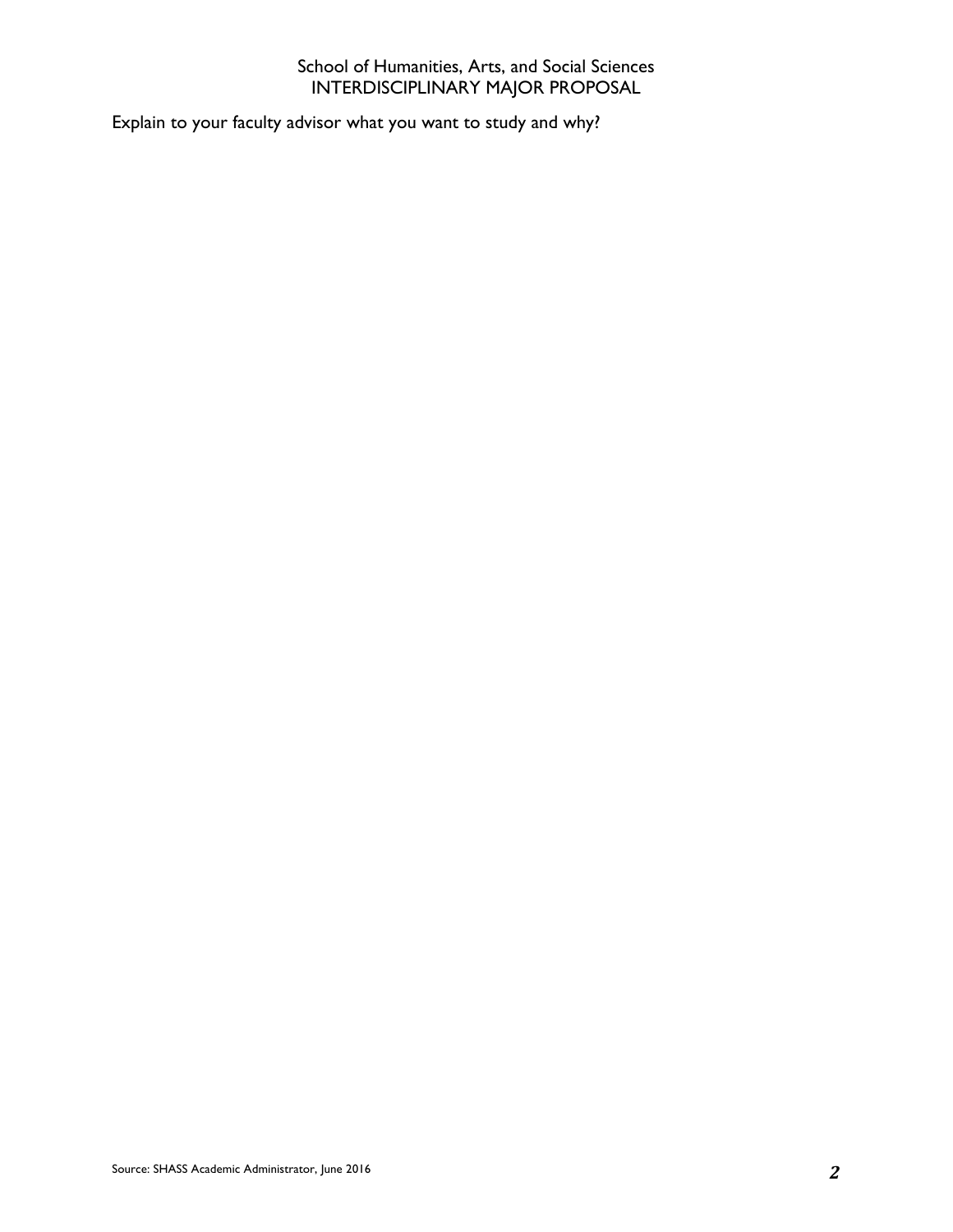## Subject List for Major Program

The student must list all of the classes that s/he is planning to count toward the major. All classes must be listed with subject numbers and titles, units, and the semester in which the classes were taken or will be taken. Two classes must be marked as CI-M's. (After the major is approved, students must submit the CI-M's to SOCR for approval.)

|                  | Subject Number | <b>Title</b> | <b>Units</b> | Semester | $CL-M?$  |
|------------------|----------------|--------------|--------------|----------|----------|
|                  |                |              |              |          | Choose 2 |
| $\mathsf{I}.$    |                |              |              |          |          |
| $\overline{2}$ . |                |              |              |          |          |
| $\overline{3}$ . |                |              |              |          |          |
| 4.               |                |              |              |          |          |
| $\overline{5}$ . |                |              |              |          |          |
| 6.               |                |              |              |          |          |
| $\overline{7}$ . |                |              |              |          |          |
| 8.               |                |              |              |          |          |
| 9.               |                |              |              |          |          |
| 10.              |                |              |              |          |          |
| $\Pi$ .          |                |              |              |          |          |